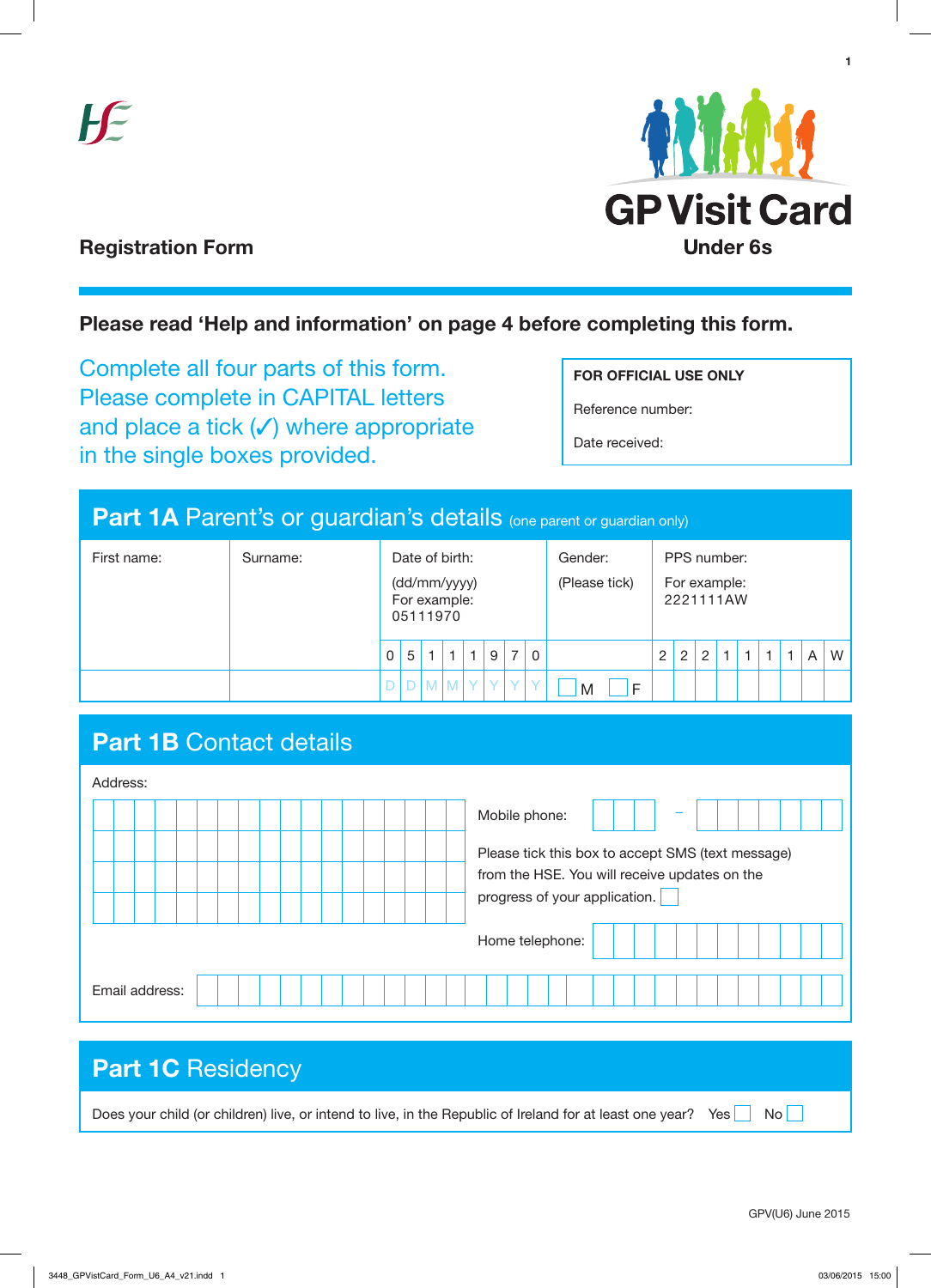| <b>Part 2 Your child's or children's details</b> |          |                                                            |   |   |             |                |                          |              |                                          |        |   |              |              |                |   |   |                |             |   |
|--------------------------------------------------|----------|------------------------------------------------------------|---|---|-------------|----------------|--------------------------|--------------|------------------------------------------|--------|---|--------------|--------------|----------------|---|---|----------------|-------------|---|
| First name:                                      | Surname: | Date of birth:<br>(dd/mm/yyyy)<br>For example:<br>05112014 |   |   |             |                | Gender:<br>(Please tick) |              | PPS number:<br>For example:<br>1112222CW |        |   |              |              |                |   |   |                |             |   |
|                                                  |          | 0                                                          | 5 | 1 | 1           | $\overline{2}$ | $\mathsf 0$              | $\mathbf{1}$ | $\overline{4}$                           |        | 1 | $\mathbf{1}$ | $\mathbf{1}$ | $\overline{2}$ | 2 | 2 | $\overline{2}$ | $\mathsf C$ | W |
|                                                  |          | D                                                          | D |   | $M$ $M$ $Y$ |                | Y                        | Y            | Y                                        | F<br>M |   |              |              |                |   |   |                |             |   |
|                                                  |          | D                                                          | D |   | M M         | Y              | Y                        | Y.           | $\mathsf{Y}$                             | F<br>M |   |              |              |                |   |   |                |             |   |
|                                                  |          |                                                            | D |   | $M$ $M$ $Y$ |                | Y                        | Y            | Y                                        | F<br>M |   |              |              |                |   |   |                |             |   |
|                                                  |          | D                                                          | D |   | $M$ $M$ $Y$ |                | Y.                       | Y            | Y                                        | F<br>M |   |              |              |                |   |   |                |             |   |
|                                                  |          | D                                                          | D |   | $M$ $M$ $Y$ |                | Y.                       | Y            | $\mathsf{Y}$                             | F<br>M |   |              |              |                |   |   |                |             |   |
|                                                  |          |                                                            | D |   | $M$ $M$     | Y              | Y.                       | Y            | l Y                                      | F<br>M |   |              |              |                |   |   |                |             |   |

# **Part 3** GP of choice

|  |  |  | Please ask your family doctor (GP) of choice to complete this section of the form. |
|--|--|--|------------------------------------------------------------------------------------|
|--|--|--|------------------------------------------------------------------------------------|

You can find a list of GPs taking part in the scheme at www.gpvisitcard.ie or phone LoCall 1890 252 919. If your child (or children) attend separate GPs, you will need to complete a separate registration form for each child and then get each GP to sign the relevant form.

| GP name:                                                                                        | Practice address: |  |  |  |  |  |  |  |  |  |  |  |  |
|-------------------------------------------------------------------------------------------------|-------------------|--|--|--|--|--|--|--|--|--|--|--|--|
|                                                                                                 |                   |  |  |  |  |  |  |  |  |  |  |  |  |
| GMS number:                                                                                     |                   |  |  |  |  |  |  |  |  |  |  |  |  |
| I agree to provide medical services to the child (or children) named on this registration form. |                   |  |  |  |  |  |  |  |  |  |  |  |  |
| Signature of GP:                                                                                | GMS Stamp here:   |  |  |  |  |  |  |  |  |  |  |  |  |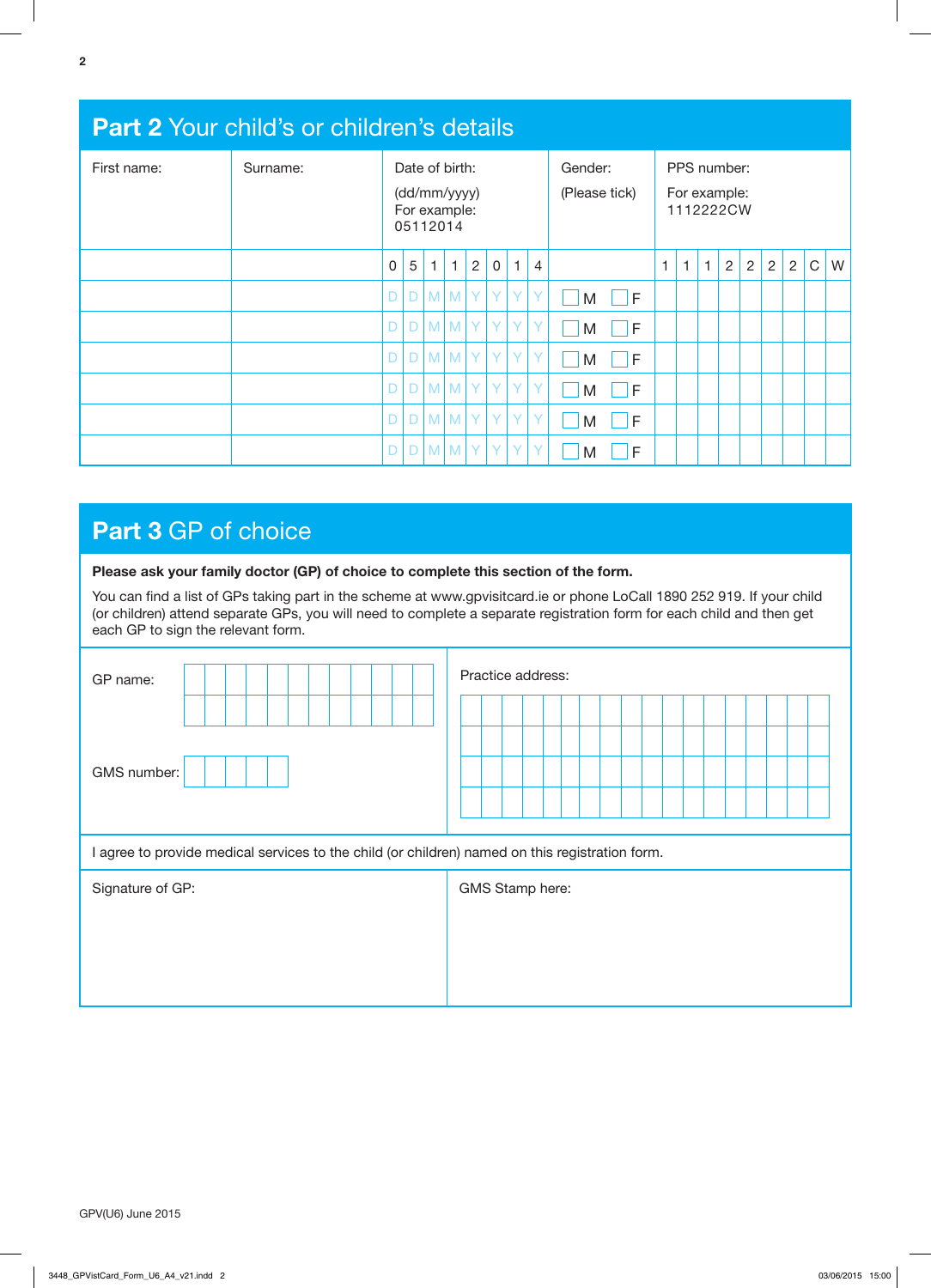### **Part 4A Data Protection** (Please note this section is optional)

I consent that my child's or children's health information (gathered through checks such as asthma checks and wellness checks) will be shared by the GP with the HSE for research and planning purposes.

Please tick to consent.

### **Part 4B Declaration and consent**

The HSE has the right to review and change your child's (or children's) GP Visit Card eligibility at any time, for example if your child's (or children's) residency status changes.

#### **Declaration and consent**

Please read these statements. If you agree with them, sign the form below and fill in date.

I apply for a GP Visit Card for my child (or children) under 6 years.

I declare that the information that I have given as part of this application is correct to the best of my knowledge.

I agree to tell the HSE immediately of any change that may affect my child's (or children's) eligibility for GP Visit Card - Under 6s.

I accept that the HSE, when assessing eligibility, may contact other Government Departments including the Department of Social Protection, the Revenue Commissioners and the Department of Justice to confirm the information that I have given.

I confirm that I am the parent or guardian of the child (or children) listed above.

Please sign here: Date: D D M M M Y Date: D D M M M